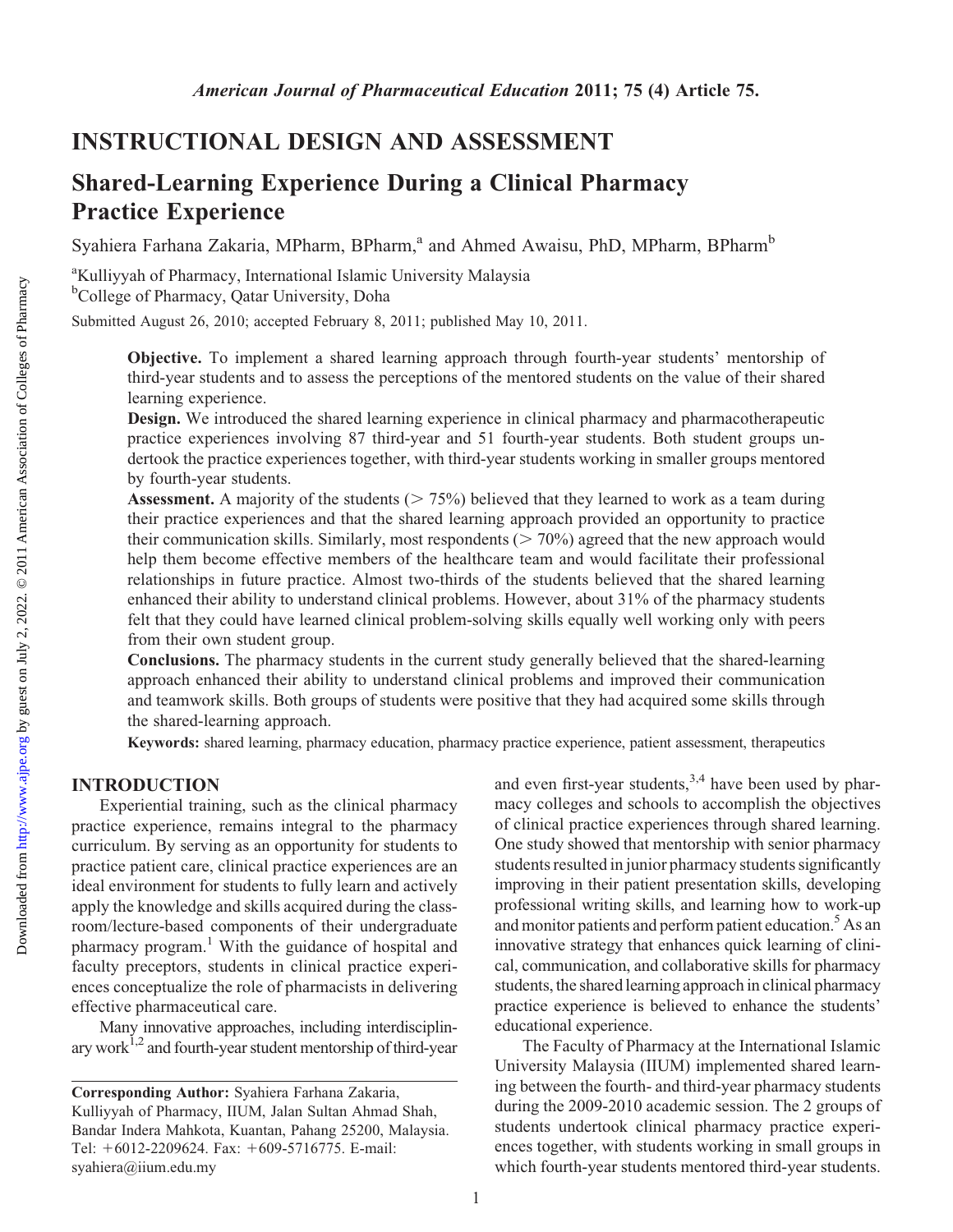Downloaded from

#### American Journal of Pharmaceutical Education 2011; 75 (4) Article 75.

This approach was hypothesized to provide the younger students practical experience in identifying and resolving drug-related problems using clinical pharmacy skills and demonstrating good bedside manners with the objective of alleviating the third-year students' anxiety and uncertainty about these competencies. The fourthyear mentors were expected to be sufficiently knowledgeable about pharmacotherapeutics to guide their younger counterparts. We expected that fourth-year students' communication and teamwork skills would improve as a result of their mentoring role and that the experience would significantly help them adapt to working life, especially in the early stages of their pharmacy practice.

The current survey was designed to assess how well the third- and fourth-year students perceived and accepted the shared learning experience and to explore the strengths and weaknesses of this strategy in pharmacy education.

#### DESIGN

Students of the Faculty of Pharmacy at the IIUM take Clinical Pharmacy II during the third undergraduate year and Pharmacotherapeutics II during the fourth (final) year. Both courses are offered during Semester II of every academic calendar. In Clinical Pharmacy II, students learn to assess signs and symptoms of selected medical conditions, while in Pharmacotherapeutics II, they learn about the pharmacotherapy of selected disease states. Lecture topics and clinical assignments at the hospital for the courses are parallel and include endocrine, musculoskeletal, neurological and psychiatric, neoplastic, infectious and dermatological disorders. Prior to taking these courses, third-year students complete Clinical Pharmacy I and fourth-year students complete Pharmacotherapeutics I during the first semester of the same academic year. However, these 2 courses are not prerequisites for Clinical Pharmacy II and Pharmacotherapeutics II, as they cover different therapeutic areas and clinical assignments such as cardiopulmonary, hepatobiliary, gastrointestinal, genitourinary, and renal diseases.

The current shared learning experience involved 87 third-year students and 51 fourth-year students. During the first semester, students attended clinical assignments at the hospital on separate days for their Clinical Pharmacy I and Pharmacotherapeutics I courses. The shared learning experience was introduced during the second semester, when the third- and fourth-year students attended the Clinical Pharmacy II and Pharmacotherapeutics II hospital assignments together. The 138 students were divided into 20 smaller groups of 6 to 7 students, with each subgroup having 2 to 3 fourth-year students and 4 or 5 third-year students. After attending a didactic lecture for a specific topic or disease state, groups were assigned to hospital practice experiences and a patient with that disease state.

Based on course objectives and expected learning outcomes, third-year students were expected to assess the signs and symptoms of the patient's disease and interpret the results of relevant clinical laboratory tests. Fourth-year students were expected to identify actual and potential drug-related problems in the patient, prioritize the drug-related problems, and provide recommendations to resolve or prevent the identified problems using an evidence-based approach. To achieve these objectives, students were encouraged to apply their skills in communication and literature appraisal and to deliver relevant information for patient education and counseling to improve patient compliance with medication regimens.

As part of the assignment, students joined hospital preceptors for ward rounds and case discussions. A week after the practice experience, students were required to submit a hardcopy report on the patient's case using a format established by clinical faculty preceptors. They also presented the cases in the classroom for assessment by clinical faculty preceptors. Case reports and case presentations accounted for 20% of students' grades in Clinical Pharmacy II and Pharmacotherapeutics II.

## EVALUATION AND ASSESSMENT

We designed and pretested a 23-item questionnaire to assess the value of shared learning during clinical assignments involving third- and fourth-year pharmacy students and to compare the perceptions held by the 2 student groups.

We developed the questionnaire based on our understanding of key issues related to the subject matter and how they interrelate with student perceptions. To ensure content and construct validity, the questionnaire was reviewed by 2 clinical pharmacy faculty members with experience and expertise in pharmacy education and curriculum design as well as survey research methodology. The questionnaire was modified according to the suggestions provided and sent for a second review. The reconciled and modified version was then pilot-tested among 20 pharmacy students from another university that used a similar teaching method. The respondents were able to understand and answer the items in the questionnaire. Based on responses from the pilot test, a reliability analysis of questionnaire items using Cronbach's alpha showed an internal consistency reliability of 0.69.

The questionnaire contained items designed to determine the respondents' demographic data (gender and year of study) and 3 domains to assess pharmacy students' general attitude and acceptance of the shared learning activity: method of teaching and course delivery (5 items); teamwork, communication, and clinical skills (10 items); and clinical faculty and hospital preceptors (8 items). A 5-point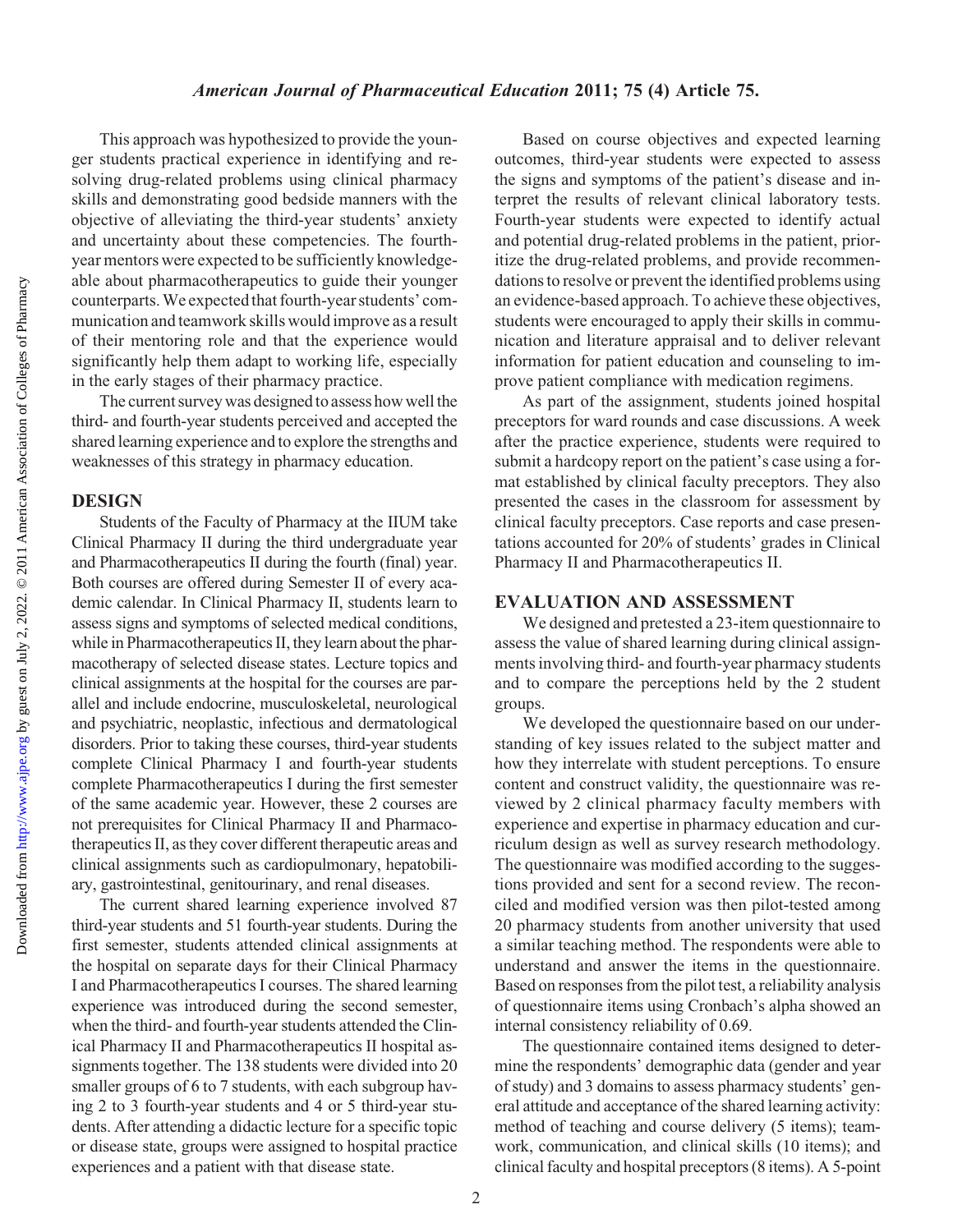Downloaded from

rating scale (1 = strongly disagree to  $5$  = strongly agree) was used to generate response options for the 23 items. An open-ended question provided students an opportunity to offer suggestions for improving the shared-learning approach. Following the final practice experience, the survey instrument was distributed to all 138 students.

SPSS, version 16.0 (SPSS Inc, Chicago, IL), was used to analyze data generated by the survey. Descriptive and inferential statistics were used when appropriate, and frequencies and percentages were used to portray students' demographic characteristics and perceptions about the newly introduced clinical practice experience approach. Scores were computed as the mean of constituent items for easy comparison between the third- and fourth-year pharmacy students. T tests were used to compare variations in perceptions between the 2 student groups. Although the scale was ordinal, the parametric procedure applied was primarily intended to simplify understanding of the data analysis. Significance level was set a priori at  $P < 0.05$ . Thematic content analysis was used to analyze the qualitative data generated by the open-ended question with the aim of accurately identifying data patterns.

# Pharmacy Students Perceptions of Shared Learning During Clinical Practice Experience

Of the 138 students involved in the clinical practice experiences (87 third-year and 51 fourth-year students), 98 returned usable questionnaires, for a response rate of 71.0%. Respondents were uniformly distributed by gender: 24 (51.1%) of third-year students were male and 23 (48.9%) were female; 27 (52.9%) of fourth-year students were male and 24 (47.1%) were female.

Table 1 presents the distribution of pharmacy student ratings of the shared learning strategy. Nearly 98% of respondents believed that the clinical pharmacy and therapeutics courses required the hospital assignment. A majority (59.2%) preferred weekly hospital assignments throughout the semester to daily assignments toward the end of the semester. While more than half of the respondents (55.1%) believed that they had acquired sufficient knowledge and skills from the hospital assignments during the semester, one third were neutral. A majority of the pharmacy students (57.7%) disagreed with the practice of being in the hospital and presenting cases on the same day, while only 23.7% preferred the same-day approach to presenting cases a week after the assignment. About 46% disagreed that one hospital assignment for each disease was sufficient exposure to achieve the required learning outcomes.

Some (16.3%) of the students noted that they were not comfortable working with another student group; however, a majority ( $> 75\%$ ) believed that, despite the differences in opinion during practice experiences, shared learning improved their ability to work as a team and gave them an opportunity to practice their communication and teamwork skills. Most respondents  $(2.70\%)$ agreed that the shared learning experience would help them become effective members of the healthcare team and would facilitate professional relationships in future practice. Conversely, 31.6% of the students reported feeling that they could sufficiently learn clinical problem-solving skills by working only with peers from their own group.

Although nearly two-thirds of the students believed that shared learning enhanced or improved their ability to understand clinical problems, a smaller percentage (14.2%) did not support continuing the program and suggested that it be abolished.

Three-fourths (77.6%) of the participants reported that hospital preceptors were actively involved in case discussions with students, either via bedside teaching approach or in group discussions with students. More than 80% of respondents reported that both hospital-based and clinical faculty preceptors were helpful during the practice experience. A similar percentage who agreed that faculty preceptors facilitated the achievement of clinical practice experience objectives and encouraged active participation during case presentations indicated that they gained a great deal of clinical knowledge from working with preceptors.

We compared the evaluations of the 2 student groups to ascertain if there were significant variations in their perceptions and in how they rated the shared learning approach (Table 1). Although third-year students' scores were generally higher on most questionnaire items than were those of fourth-year students, the differences were mostly nonsignificant. Fourth-year students displayed a significantly higher preference for presenting a case on the same day of the practice experience than did their third-year counterparts (mean score of 2.8 [1.4] vs. 1.9 [1.1], respectively;  $P < 0.001$ ).

Third-year students had significantly more positive attitudes toward both hospital-based and clinical faculty preceptors. There was a significant difference in mean scores for agreement that hospital preceptors were actively involved in case discussions (4.2 [0.8] for third-year students vs. 3.8 [0.9] for fourth-year students;  $P = 0.013$ ). There was a similar result for agreement that hospitalbased preceptors were helpful (4.4 [0.7] for third-year students vs. 4.0 [0.7] for fourth-year students;  $P = 0.005$ ). Even though hospital preceptors spent equal time with all students, junior students might benefit from extra attention to catch up with case discussions and acquire clinical skills.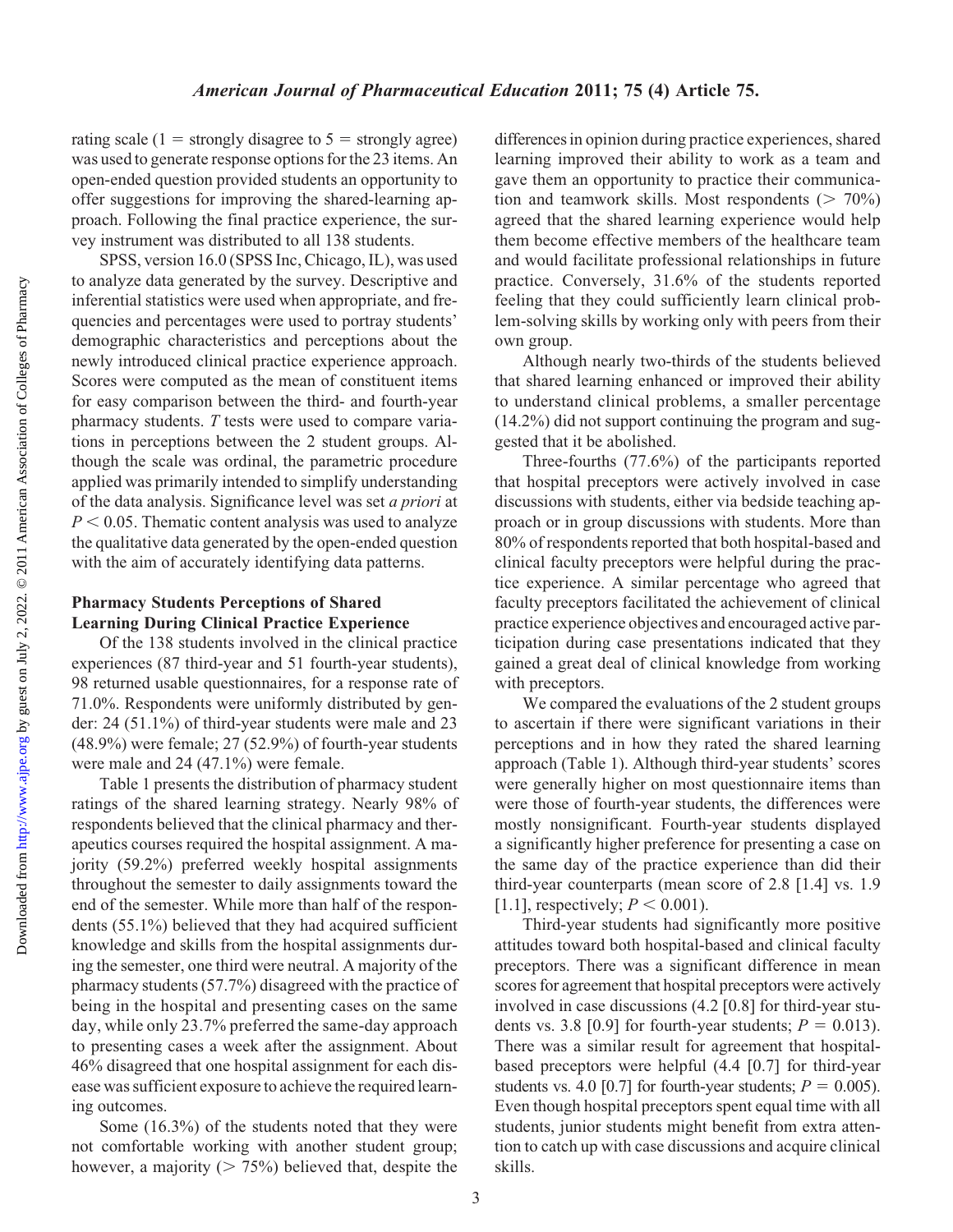|                                                  | <b>Degree of Response</b> |                  |           |                  |                  |             |           |             |
|--------------------------------------------------|---------------------------|------------------|-----------|------------------|------------------|-------------|-----------|-------------|
|                                                  | <b>Strongly</b>           |                  |           |                  | <b>Strongly</b>  |             |           |             |
|                                                  | Agree,                    | Agree,           | Neutral,  | Disagree,        | Disagree,        |             | Mean (SD) |             |
| <b>Survey Item</b>                               | N(%)                      | N(%)             | N(%)      | N(%)             | N(%)             | Year 3      | Year 4    | $P^{\rm a}$ |
| Course does not need                             | 1(1)                      | $\boldsymbol{0}$ | 1(1)      | 15(15.3)         | 81 (82.7)        | 1.1(0.4)    | 1.3(0.7)  | 0.143       |
| hospital assignment                              |                           |                  |           |                  |                  |             |           |             |
| Prefer weekly hospital                           | 39 (39.8)                 | 19(19.4)         | 18(18.4)  | 13(13.3)         | 9(9.2)           | 3.9(1.3)    | 3.5(1.4)  | 0.092       |
| assignment                                       |                           |                  |           |                  |                  |             |           |             |
| Acquired sufficient                              | 15(15.3)                  | 39 (39.8)        | 33 (33.7) | 10(10.2)         | 1(1.0)           | 3.7(0.9)    | 3.5(0.9)  | 0.301       |
| knowledge and skills                             |                           |                  |           |                  |                  |             |           |             |
| Prefer to present case                           | 6(6.2)                    | 17(17.5)         | 18(18.6)  | 21(21.6)         | 35(36.1)         | 1.9(1.1)    | 2.8(1.4)  | < 0.001     |
| on same day <sup>b</sup>                         |                           |                  |           |                  |                  |             |           |             |
| One hospital assignment                          | 8(8.2)                    | 19(19.4)         | 26(26.5)  | 33(33.7)         | 12(12.2)         | 3.0(1.2)    | 2.6(1.1)  | 0.092       |
| for each disease state                           |                           |                  |           |                  |                  |             |           |             |
| is adequate                                      |                           |                  |           |                  |                  |             |           |             |
| Not comfortable working                          | 7(7.1)                    | 9(9.2)           | 24(24.5)  | 43 (43.9)        | 15(15.3)         | 2.5(1.1)    | 2.5(1.0)  | 0.709       |
| with other batch of students                     |                           |                  |           |                  |                  |             |           |             |
| Difficult to find mutual agreement               | 4(4.1)                    | 14(14.3)         | 30(30.6)  | 37(37.8)         | 13(13.3)         | 2.6(1.1)    | 2.6(1.0)  | 0.897       |
| Group learned to work as a team                  | 32(32.7)                  | 43 (43.9)        | 20(20.4)  | 3(3.1)           | $\overline{0}$   | 4.2(0.8)    | 4.0(0.8)  | 0.203       |
| Advantage to practice                            | 42 (42.9)                 | 35(35.7)         | 17(17.3)  | 3(3.1)           | 1(1.0)           | 4.2(0.9)    | 4.1(0.9)  | 0.454       |
| communication skills and<br>teamwork             |                           |                  |           |                  |                  |             |           |             |
| Help become a more effective                     | 42 (42.9)                 | 28(28.6)         | 20(20.4)  | 5(5.1)           | 3(3.1)           | 4.2 $(1.0)$ | 3.9(1.1)  | 0.212       |
| member of healthcare team                        |                           |                  |           |                  |                  |             |           |             |
| Improve professional relationship                | 46 (46.9)                 | 30(30.6)         | 18 (18.4) | 4(4.1)           | $\boldsymbol{0}$ | 4.3(0.9)    | 4.1(0.9)  | 0.144       |
| in future practice                               |                           |                  |           |                  |                  |             |           |             |
| Improve communication skills                     | 23(23.5)                  | 43 (43.9)        | 30(30.6)  | 2(2.0)           | $\boldsymbol{0}$ | 3.9(0.8)    | 3.8(0.8)  | 0.560       |
| and teamwork                                     |                           |                  |           |                  |                  |             |           |             |
| Sufficient to learn with students                | 14(14.3)                  | 17(17.3)         | 38 (38.8) | 27(27.6)         | 2(2.0)           | 3.0(1.0)    | 3.3(1.0)  | 0.196       |
| from own batch                                   |                           |                  |           |                  |                  |             |           |             |
| Increased ability to understand                  | 23(23.5)                  | 40(40.8)         | 25(25.5)  | 6(6.1)           | 4(4.1)           | 3.9(1.0)    | 3.6(1.0)  | 0.094       |
| clinical problems                                |                           |                  |           |                  |                  |             |           |             |
| Suggest 'shared learning' approach               | 36(36.7)                  | 23(23.5)         | 25(25.5)  | 7(7.1)           | 7(7.1)           | 3.7(1.3)    | 3.8(1.2)  | 0.568       |
| be continued                                     |                           |                  |           |                  |                  |             |           |             |
| Hospital preceptors identified and               | 14(14.3)                  | 40(40.8)         | 28(28.6)  | 14(14.3)         | 2(2.0)           | 3.6(1.0)    | 3.5(1.0)  | 0.534       |
| assigned suitable cases                          |                           |                  |           |                  |                  |             |           |             |
| Hospital preceptors actively                     | 28 (28.6)                 | 48 (49.0)        | 16(16.3)  | 4(4.1)           | 2(2.0)           | 4.2(0.8)    | 3.8(0.9)  | 0.013       |
| involved in case discussions                     |                           |                  |           |                  |                  |             |           |             |
| Hospital preceptors were helpful                 | 39 (39.8)                 | 41 $(41.8)$      | 17(17.3)  | 1(1.0)           | $\theta$         | 4.4(0.7)    | 4.0(0.7)  | 0.005       |
| Learned much from hospital                       | 34 (34.7)                 | 48 (49.0)        | 14(14.3)  | 2(2.0)           | $\theta$         | 4.2(0.7)    | 4.1(0.8)  | 0.367       |
| preceptors                                       |                           |                  |           |                  |                  |             |           |             |
| Faculty preceptors helped in                     | 25(25.5)                  | 53 (54.1)        | 18 (18.4) | 2(2.0)           | $\boldsymbol{0}$ | 4.1(0.8)    | 3.9(0.7)  | 0.205       |
| meeting aims and objectives                      |                           |                  |           |                  |                  |             |           |             |
| Faculty preceptors encouraged                    | 24(24.5)                  | 55 (56.1)        | 17(17.3)  | 2(2.0)           | $\boldsymbol{0}$ | 4.290.7     | 3.9(0.7)  | 0.114       |
| active participation during<br>case presentation |                           |                  |           |                  |                  |             |           |             |
| Faculty preceptors were helpful                  | 32(32.7)                  | 49 $(50.0)$      | 17(17.3)  | $\boldsymbol{0}$ | $\boldsymbol{0}$ | 4.3(0.7)    | 4.0(0.7)  | 0.022       |
| Learned clinical knowledge from                  | 36(36.7)                  | 49 $(50.0)$      | 12(12.2)  | 1(1.0)           | $\boldsymbol{0}$ | 4.4(0.7)    | 4.1(0.6)  | 0.061       |
| faculty preceptors                               |                           |                  |           |                  |                  |             |           |             |

Table 1. Bachelor of Pharmacy Students' Insight on the Value of Shared Learning During Clinical Pharmacy Practice Experiences and Comparison of Third-Year and Fourth-Year Students' Perceptions

<sup>a</sup> Values were calculated from 5-point rating scale (1 = strongly disagree to 5 = strongly agree) <sup>b</sup> One missing value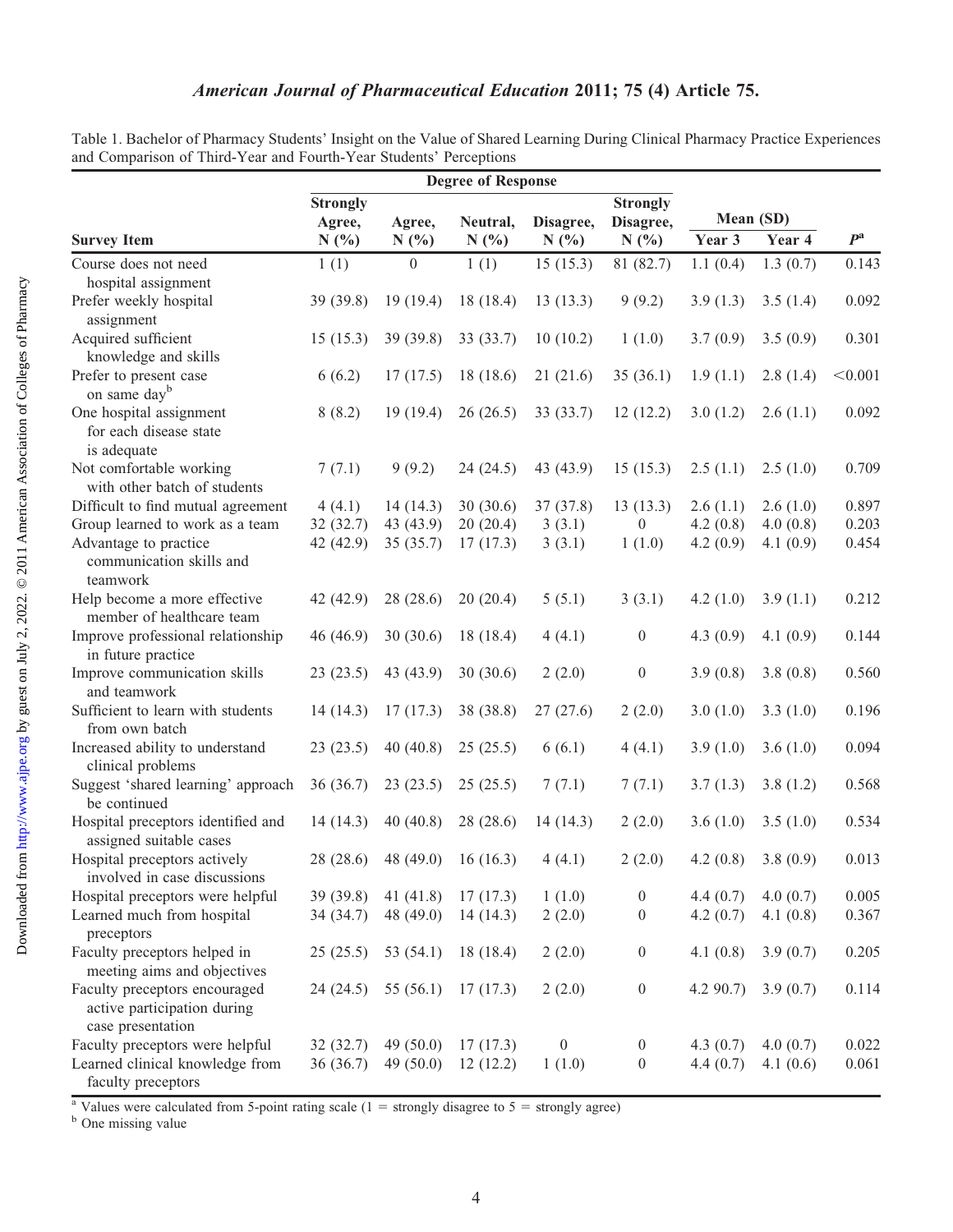Downloaded from

#### Pharmacy Students' General Comments

Students were asked to provide additional comments about and suggestions for improving the use of shared learning in the academic setting. Because responses were qualitative, the authors identified thematic categories based on students' responses. Three major themes emerged from the analysis.

Seventeen students (11 third-year and 6 fourth-year students) commented that the shared learning experience was generally beneficial to them; of these, 6 students (5 third-year and 1 fourth-year) felt that the system should be continued. One fourth-year student recommended the introduction of interprofessional shared learning with medical students in the future. Respondents also advocated for the introduction of the shared learning system to all levels of the BPharm program as well as in other related courses. One student from each group reported feeling that shared learning was more beneficial for junior students.

Seven students (4 third-year and 3 fourth-year) suggested that more hospital assignments and bedside teaching be added and that there should be a better balance between the 2 groups with respect to knowledge, performance, and personal attitudes. Eight students (7 third-year and 1 fourth-year) agreed that commitment and cooperation between the 2 groups were the major determinates of success in the shared learning approach.

#### DISCUSSION

The results of this study suggest that adopting shared learning would have a significant impact on the educational experience of students in clinical pharmacy and therapeutics practice experiences by improving their clinical knowledge as well as their communication and teamwork skills. Nearly two-thirds of the students agreed that shared learning in their clinical practice experiences enhanced their ability to understand clinical problems. Despite assumptions that fourth-year mentorship of third-year students would be more beneficial for the younger students, there was no significant difference between the 2 groups with respect to perception that the approach had increased their ability to understand clinical problems (3.91 [1.0] for third-year students vs. 3.57 [1.0] for fourth-year students,  $P = 0.094$ ). Most pharmacy students in this study ( $> 70\%$ ) agreed that shared learning provided an opportunity for improving their communication and teamwork skills and would help them become effective members of the healthcare team and facilitate professional relationships in future practice.

Our findings support a team approach to patient care and the importance of communication and collaboration with prescribers emphasized by the Center for the Advancement of Pharmaceutical Education (CAPE) 2004

Educational Outcomes and the Accreditation Council for Pharmacy Education (ACPE) in the United States.<sup>6</sup> They are also in line with an initiative by the Ministry of Higher Education (MoHE) of Malaysia to incorporate nonacademic skills (ie, communication and social skills, professionalism, values, and attitude) into the curriculum of pharmacy schools and colleges.<sup>7,8</sup> Based on our observations, along with the objectives of the faculty, the MoHE, and current pharmacy educational standards, shared learning would provide wholesome quality education to students and help produce graduates with academic excellence.

Although we took steps to achieve optimal implementation and execution of this approach in our study, there was a notable percentage (14.2%) of students who thought the shared learning experience should be discontinued. Furthermore, the respondents agreed that commitment and cooperation between the 2 student groups are among the main factors determining success of the shared learning approach. In future studies, peer-assessment could be used as one of the measures of student perceptions about their group members' commitment and cooperation. Several students felt that the new approach was more beneficial for junior students and suggested that there should be a better balance between group members with respect to knowledge, performance, and personal attitudes. Recognizing this as an issue, we formed balanced groups based on the students' examination results from previous clinical courses (Clinical Pharmacy I and Pharmacotherapeutics I) as well as our knowledge of their attitudes.

Despite concerns raised about the shared learning approach, it has received considerable support from and acceptance by students. The majority of pharmacy students surveyed felt that the hospital assignment component of the clinical pharmacy and therapeutics courses provided experiential learning and suggested that shared learning be continued in the future. They also commented on the need for more hospital assignment and bedside teaching and advocated incorporating the shared learning system in all levels of the BPharm program as well as other related courses. As an extension of this innovation, students recommended introducing interprofessional learning with medical students in the future. More than 80% of the students reported finding both hospital-based and clinical faculty preceptors helpful during their practice experiences and learning a great deal from them.

Clinical faculty members involved in this learning approach anticipated that it would help pharmacy schools improve patient care by producing effective members of the healthcare team. Pharmacy students in this study generally found the shared leaning approach beneficial in that it enhanced their ability to understand clinical problems, and improved their communication and teamwork skills.